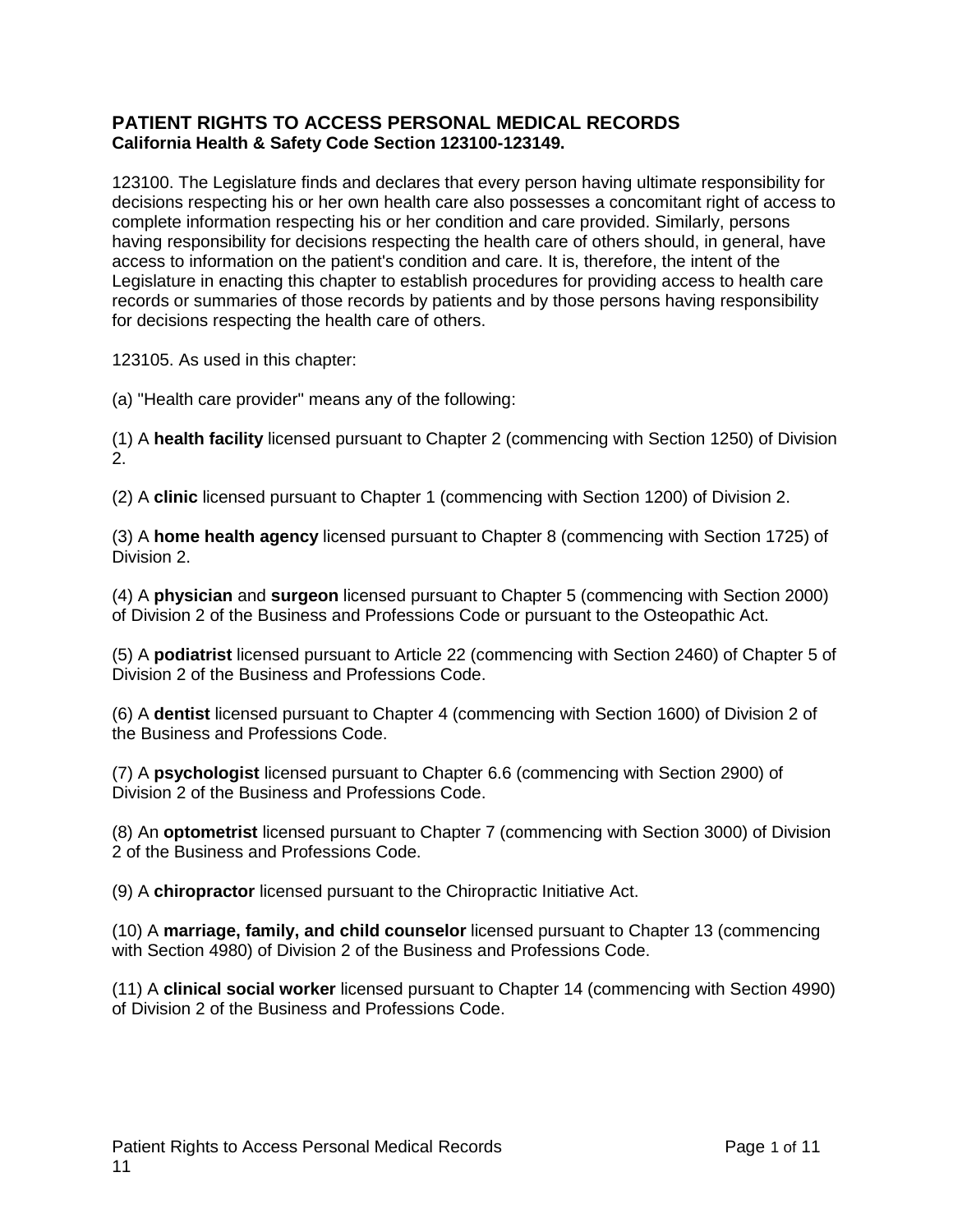(b) "Mental health records" means patient records, or discrete portions thereof, specifically relating to evaluation or treatment of a mental disorder. "Mental health records" includes, but is not limited to, all alcohol and drug abuse records.

(c) "Patient" means a patient or former patient of a health care provider.

(d) "Patient records" means records in any form or medium maintained by, or in the custody or control of, a health care provider relating to the health history, diagnosis, or condition of a patient, or relating to treatment provided or proposed to be provided to the patient. "Patient records" includes only records pertaining to the patient requesting the records or whose representative requests the records. "Patient records" does not include information given in confidence to a health care provider by a person other than another health care provider or the patient, and that material may be removed from any records prior to inspection or copying under Section 123110 or 123115. "Patient records" does not include information contained in aggregate form, such as indices, registers, or logs.

(e) "Patient's representative" or "representative" means a parent or the guardian of a minor who is a patient, or the guardian or conservator of the person of an adult patient, or the beneficiary or personal representative of a deceased patient.

(f) "Alcohol and drug abuse records" means patient records, or discrete portions thereof, specifically relating to evaluation and treatment of alcoholism or drug abuse.

### 123110.

(a) Notwithstanding Section 5328 of the Welfare and Institutions Code, and except as provided in Sections 123115 and 123120, any adult patient of a health care provider, any minor patient authorized by law to consent to medical treatment, and any patient representative shall be entitled to inspect patient records upon presenting to the health care provider a written request for those records and upon payment of reasonable clerical costs incurred in locating and making the records available. However, a patient who is a minor shall be entitled to inspect patient records pertaining only to health care of a type for which the minor is lawfully authorized to consent. A health care provider shall permit this inspection during business hours within five working days after receipt of the written request. The inspection shall be conducted by the patient or patient's representative requesting the inspection, who may be accompanied by one other person of his or her choosing.

(b) **Additionally, any patient or patient's representative shall be entitled to copies of all or any portion of the patient records that he or she has a right to inspect, upon presenting a written request to the health care provider specifying the records to be copied, together with a fee to defray the cost of copying, that shall not exceed twenty-five cents (\$0.25) per page or fifty cents (\$0.50) per page for records that are copied from microfilm and any additional reasonable clerical costs incurred in making the records available. The health care provider shall ensure that the copies are transmitted within 15 days after receiving the written request.**

(c) Copies of X-rays or tracings derived from electrocardiography, electroencephalography, or electromyography need not be provided to the patient or patient's representative under this section, if the original X-rays or tracings are transmitted to another health care provider upon written request of the patient or patient's representative and within 15 days after receipt of the request. The request shall specify the name and address of the health care provider to whom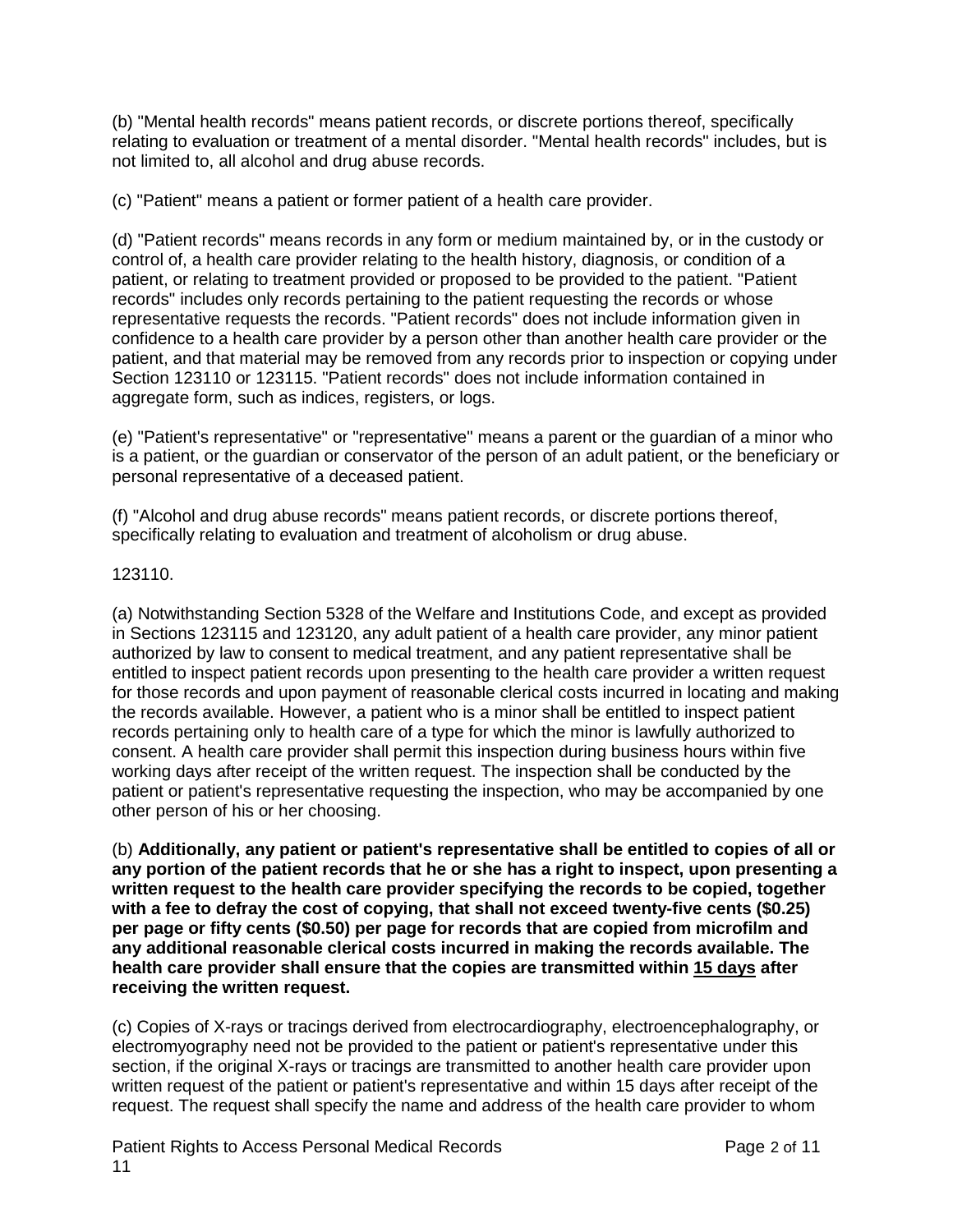the records are to be delivered. All reasonable costs, not exceeding actual costs, incurred by a health care provider in providing copies pursuant to this subdivision may be charged to the patient or representative requesting the copies.

(d) This section shall not be construed to preclude a health care provider from requiring reasonable verification of identity prior to permitting inspection or copying of patient records, provided this requirement is not used oppressively or discriminatorily to frustrate or delay compliance with this section. Nothing in this chapter shall be deemed to supersede any rights that a patient or representative might otherwise have or exercise under Section 1158 of the Evidence Code or any other provision of law. Nothing in this chapter shall require a health care provider to retain records longer than required by applicable statutes or administrative regulations.

(e) This chapter shall not be construed to render a health care provider liable for the quality of his or her records or the copies provided in excess of existing law and regulations with respect to the quality of medical records. A health care provider shall not be liable to the patient or any other person for any consequences that result from disclosure of patient records as required by this chapter. A health care provider shall not discriminate against classes or categories of providers in the transmittal of X-rays or other patient records, or copies of these X-rays or records, to other providers as authorized by this section. Every health care provider shall adopt policies and establish procedures for the uniform transmittal of X-rays and other patient records that effectively prevent the discrimination described in this subdivision. A health care provider may establish reasonable conditions, including a reasonable deposit fee, to ensure the return of original X-rays transmitted to another health care provider, provided the conditions do not discriminate on the basis of, or in a manner related to, the license of the provider to which the Xrays are transmitted.

**(f) Any health care provider described in paragraphs (4) to (10), inclusive, of subdivision (a) of Section 123105 who willfully violates this chapter is guilty of unprofessional conduct. Any health care provider described in paragraphs (1) to (3), inclusive, of subdivision (a) of Section 123105 that willfully violates this chapter is guilty of an infraction punishable by a fine of not more than one hundred dollars (\$100). The state agency, board, or commission that issued the health care provider's professional or institutional license shall consider a violation as grounds for disciplinary action with respect to the licensure, including suspension or revocation of the license or certificate.**

(g) This section shall be construed as prohibiting a health care provider from withholding patient records or summaries of patient records because of an unpaid bill for health care services. Any health care provider who willfully withholds patient records or summaries of patient records because of an unpaid bill for health care services shall be subject to the sanctions specified in subdivision (f).

123111.

**(a) Any adult patient who inspects his or her patient records pursuant to Section 123110 shall have the right to provide to the health care provider a written addendum with respect to any item or statement in his or her records that the patient believes to be incomplete or incorrect.**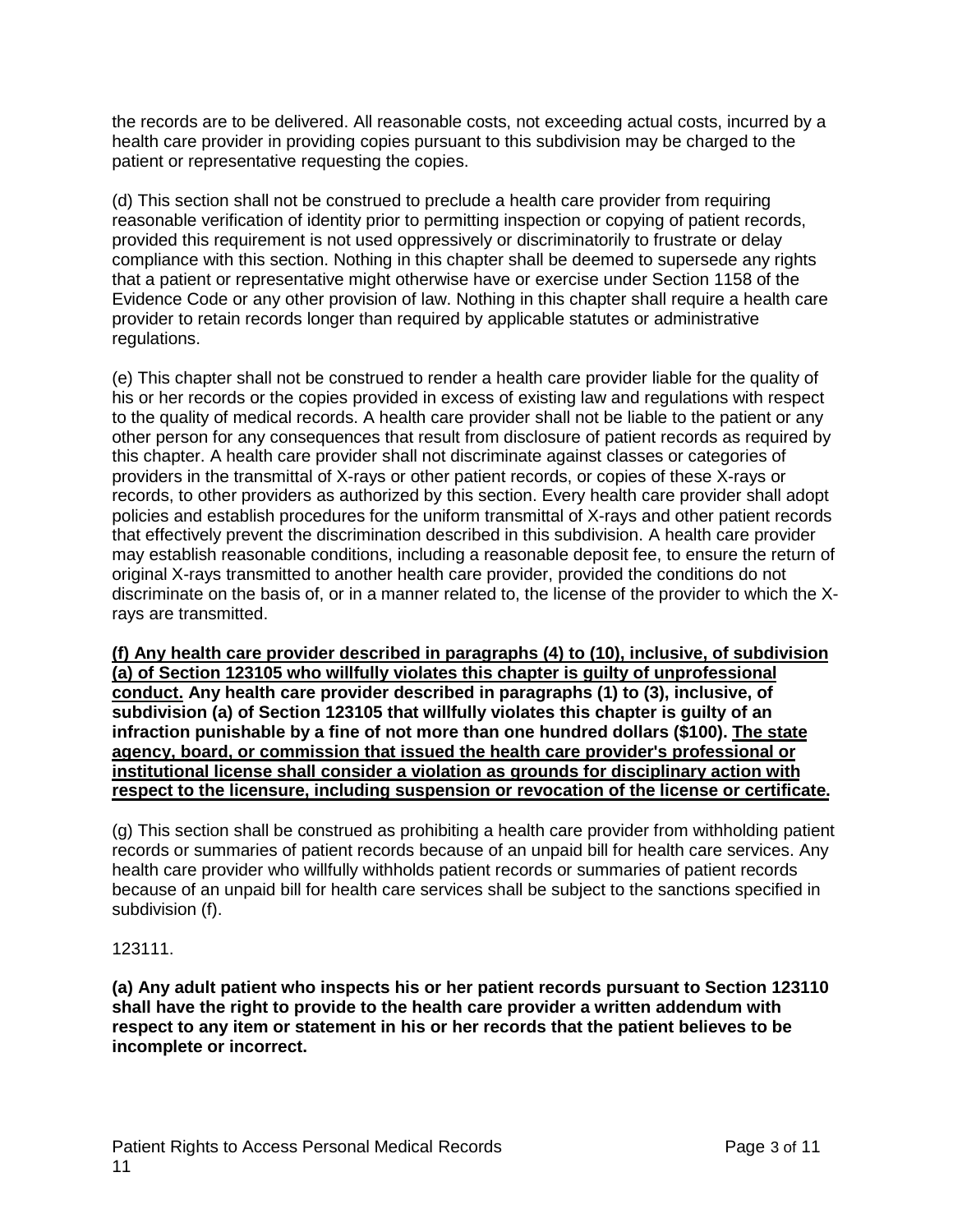The addendum shall be limited to 250 words per alleged incomplete or incorrect item in the patient's record and shall clearly indicate in writing that the patient wishes the addendum to be made a part of his or her record.

(b) The health care provider shall attach the addendum to the patient's records and shall include that addendum whenever the health care provider makes a disclosure of the allegedly incomplete or incorrect portion of patient's records to any third party.

(c) The receipt of information in a patient's addendum which contains defamatory or otherwise unlawful language, and the inclusion of this information in the patient's records, in accordance with subdivision (b), shall not, in and of itself, subject the health care provider to liability in any civil, criminal, administrative, or other proceeding.

(d) Subdivision (f) of Section 123110 and Section 123120 shall be applicable with respect to any violation of this section by a health care provider.

123115.

(a) The representative of a minor shall not be entitled to inspect or obtain copies of the minor's patient records in either of the following circumstances:

(1) With respect to which the minor has a right of inspection under Section 123110.

(2) Where the health care provider determines that access to the patient records requested by the representative would have a detrimental effect on the provider's professional relationship with the minor patient or the minor's physical safety or psychological well-being. The decision of the health care provider as to whether or not a minor's records are available for inspection under this section shall not attach any liability to the provider, unless the decision is found to be in bad faith.

(b) When a health care provider determines there is a substantial risk of significant adverse or detrimental consequences to a patient in seeing or receiving a copy of mental health records requested by the patient, the provider may decline to permit inspection or provide copies of the records to the patient, subject to the following conditions:

(1) The health care provider shall make a written record, to be included with the mental health records requested, noting the date of the request and explaining the health care provider's reason for refusing to permit inspection or provide copies of the records, including a description of the specific adverse or detrimental consequences to the patient that the provider anticipates would occur if inspection or copying were permitted.

(2) The health care provider shall permit inspection by, or provide copies of the mental health records to, a licensed physician and surgeon, licensed psychologist, licensed marriage and family therapist, or licensed clinical social worker, designated by request of the patient. Any marriage and family therapist registered intern, as defined in Chapter 13 (commencing with Section 4980) of Division 2 of the Business and Professions Code, may not inspect the patient's mental health records or obtain copies thereof, except pursuant to the direction or supervision of a licensed professional specified in subdivision (f) of Section 4980.40 of the Business and Professions Code. Prior to providing copies of mental health records to a marriage and family therapist registered intern, a receipt for those records shall be signed by the supervising licensed professional. The licensed physician and surgeon, licensed psychologist, licensed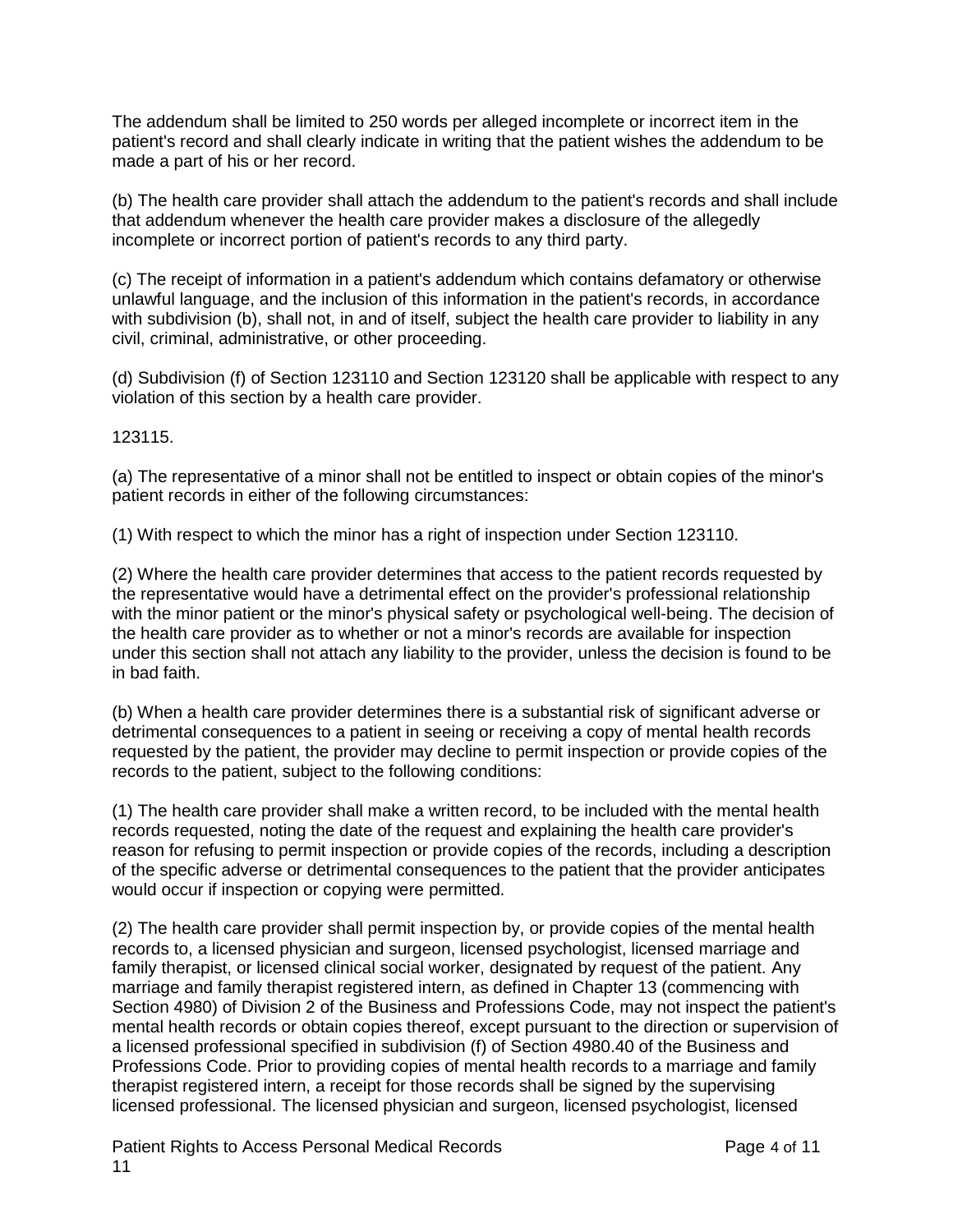marriage and family therapist, licensed clinical social worker, or marriage and family therapist registered intern to whom the records are provided for inspection or copying shall not permit inspection or copying by the patient.

(3) The health care provider shall inform the patient of the provider's refusal to permit him or her to inspect or obtain copies of the requested records, and inform the patient of the right to require the provider to permit inspection by, or provide copies to, a licensed physician and surgeon, licensed psychologist, licensed marriage and family therapist, or licensed clinical social worker, designated by written authorization of the patient.

(4) The health care provider shall indicate in the mental health records of the patient whether the request was made under paragraph (2).

**123120. Any patient or representative aggrieved by a violation of Section 123110 may, in addition to any other remedy provided by law, bring an action against the health care provider to enforce the obligations prescribed by Section 123110. Any judgment rendered in the action may, in the discretion of the court, include an award of costs and reasonable attorney fees to the prevailing party.**

### 123125.

(a) This chapter shall not require a health care provider to permit inspection or provide copies of alcohol and drug abuse records where, or in a manner, prohibited by Section 408 of the federal Drug Abuse Office and Treatment Act of 1972 (Public Law 92-255) or Section 333 of the federal Comprehensive Alcohol Abuse and Alcoholism Prevention, Treatment, and Rehabilitation Act of 1970 (Public Law 91-616), or by regulations adopted pursuant to these federal laws. Alcohol and drug abuse records subject to these federal laws shall also be subject to this chapter, to the extent that these federal laws do not prohibit disclosure of the records. All other alcohol and drug abuse records shall be fully subject to this chapter.

(b) This chapter shall not require a health care provider to permit inspection or provide copies of records or portions of records where or in a manner prohibited by existing law respecting the confidentiality of information regarding communicable disease carriers.

123130.

(a) A health care provider may prepare a summary of the record, according to the requirements of this section, for inspection and copying by a patient. If the health care provider chooses to prepare a summary of the record rather than allowing access to the entire record, he or she shall make the summary of the record available to the patient within 10 working days from the date of the patient's request. However, if more time is needed because the record is of extraordinary length or because the patient was discharged from a licensed health facility within the last 10 days, the health care provider shall notify the patient of this fact and the date that the summary will be completed, but in no case shall more than 30 days elapse between the request by the patient and the delivery of the summary. In preparing the summary of the record the health care provider shall not be obligated to include information that is not contained in the original record.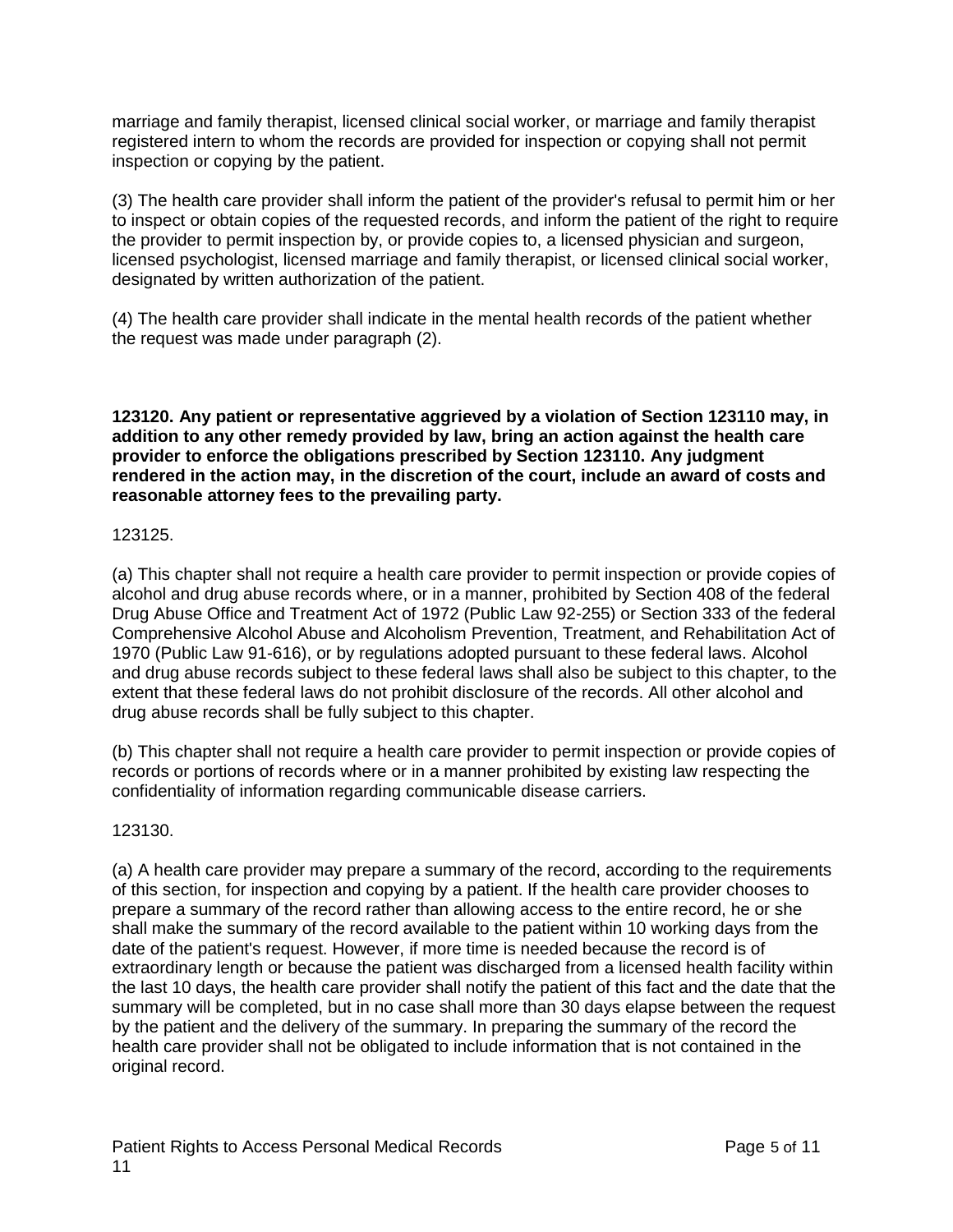(b) A health care provider may confer with the patient in an attempt to clarify the patient's purpose and goal in obtaining his or her record. If as a consequence the patient requests information about only certain injuries, illnesses, or episodes, this subdivision shall not require the provider to prepare the summary required by this subdivision for other than the injuries, illnesses, or episodes so requested by the patient. The summary shall contain for each injury, illness, or episode any information included in the record relative to the following:

(1) Chief complaint or complaints including pertinent history.

(2) Findings from consultations and referrals to other health care providers.

(3) Diagnosis, where determined.

(4) Treatment plan and regimen including medications prescribed.

(5) Progress of the treatment.

(6) Prognosis including significant continuing problems or conditions.

(7) Pertinent reports of diagnostic procedures and tests and all discharge summaries.

(8) Objective findings from the most recent physical examination, such as blood pressure, weight, and actual values from routine laboratory tests.

(c) This section shall not be construed to require any medical records to be written or maintained in any manner not otherwise required by law.

(d) The summary shall contain a list of all current medications prescribed, including dosage, and any sensitivities or allergies to medications recorded by the provider.

(e) Subdivision (c) of Section 123110 shall be applicable whether or not the health care provider elects to prepare a summary of the record.

(f) The health care provider may charge no more than a reasonable fee based on actual time and cost for the preparation of the summary. The cost shall be based on a computation of the actual time spent preparing the summary for availability to the patient or the patient' s representative. It is the intent of the Legislature that summaries of the records be made available at the lowest possible cost to the patient.

123135. Except as otherwise provided by law, nothing in this chapter shall be construed to grant greater access to individual patient records by any person, firm, association, organization, partnership, business trust, company, corporation, or municipal or other public corporation, or government officer or agency. Therefore, this chapter does not do any of the following:

(a) Relieve employers of the requirements of the Confidentiality of Medical Information Act (Part 2.6 (commencing with Section 56) of Division 1 of the Civil Code).

(b) Relieve any person subject to the Insurance Information and Privacy Protection Act (Article 6.6 (commencing with Section 791) of Chapter 1 of Part 2 of Division 1 of the Insurance Code) from the requirements of that act.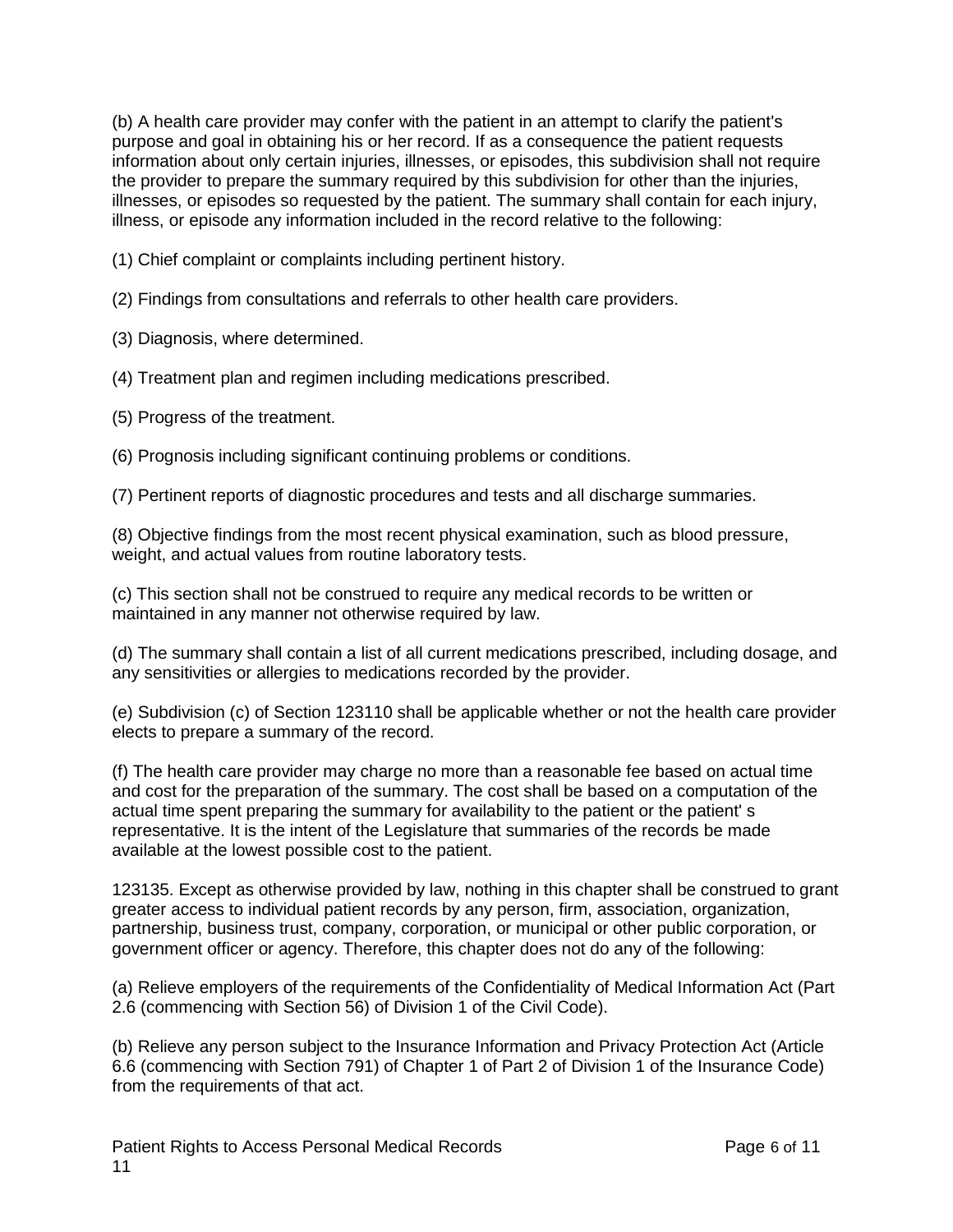(c) Relieve government agencies of the requirements of the Information Practices Act of 1977 (Title 1.8 (commencing with Section 1798) of Part 4 of Division 3 of the Civil Code).

123140. The Information Practices Act of 1977 (Title 1.8 (commencing with Section 1798) of Part 4 of Division 3 of the Civil Code) shall prevail over this chapter with respect to records maintained by a state agency.

123145.

(a) Providers of health services that are licensed pursuant to Sections 1205, 1253, 1575 and 1726 have an obligation, if the licensee ceases operation, to preserve records for a minimum of seven years following discharge of the patient, except that the records of unemancipated minors shall be kept at least one year after the minor has reached the age of 18 years, and in any case, not less than seven years.

(b) The department or any person injured as a result of the licensee's abandonment of health records may bring an action in a proper court for the amount of damage suffered as a result thereof. In the event that the licensee is a corporation or partnership that is dissolved, the person injured may take action against that corporation's or partnership's principle officers of record at the time of dissolution.

(c) Abandoned means violating subdivision (a) and leaving patients treated by the licensee without access to medical information to which they are entitled pursuant to Section 123110.

123148. Notwithstanding any other provision of law, a health care professional at whose request a test is performed shall, upon a written or oral request of a patient who is the subject of a clinical laboratory test, provide the patient with the results of the test in plain language conveyed in the manner deemed most appropriate by the health care professional who requested the test. The test results to be reported to the patient pursuant to this section shall be recorded in the patient's medical record and shall be reported to the patient within a reasonable time period after the test results are received at the offices of the health care professional who requested the test.

# 123149.

(a) Providers of health services, licensed pursuant to Sections 1205, 1253, 1575, and 1726, that utilize electronic recordkeeping systems only, shall comply with the additional requirements of this section. These additional requirements do not apply to patient records if hard copy versions of the patient records are retained.

(b) Any use of electronic recordkeeping to store patient records shall ensure the safety and integrity of those records at least to the extent of hard copy records. All providers set forth in subdivision (a) shall ensure the safety and integrity of all electronic media used to store patient records by employing an offsite backup storage system, an image mechanism that is able to copy signature documents, and a mechanism to ensure that once a record is input, it is unalterable.

(c) Original hard copies of patient records may be destroyed once the record has been electronically stored.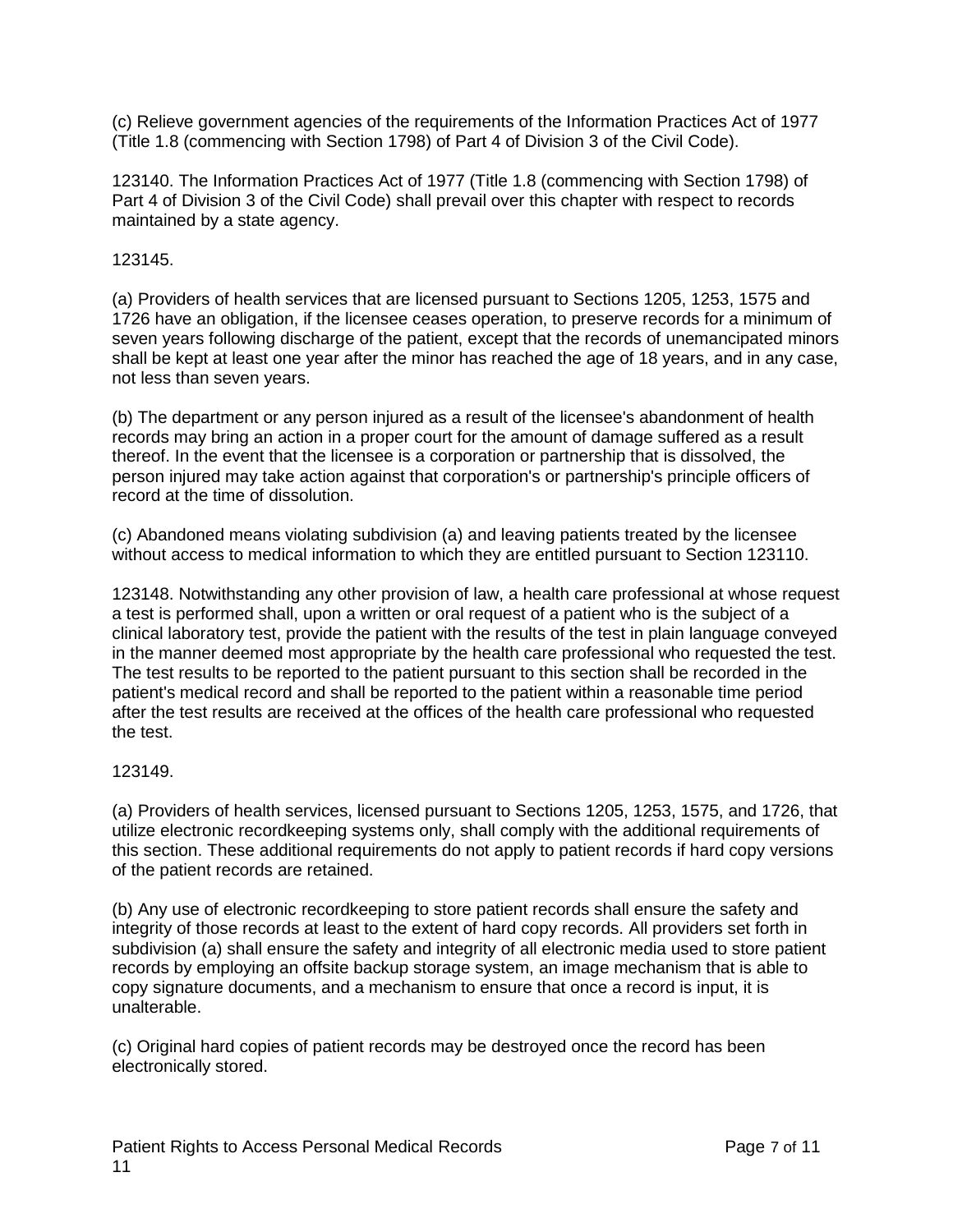(d) The printout of the computerized version shall be considered the original as defined in Section 255 of the Evidence Code for purposes of providing copies to patients, the Division of Licensing and Certification, and for introduction into evidence in accordance with Sections 1550 and 1551 of the Evidence Code, in administrative or court proceedings.

(e) Access to electronically stored patient records shall be made available to the Division of Licensing and Certification staff promptly, upon request.

(f) This section does not exempt licensed clinics, health facilities, adult day health care centers, and home health agencies from the requirement of maintaining original copies of patient records that cannot be electronically stored.

(g) Any health care provider subject to this section, choosing to utilize an electronic recordkeeping system, shall develop and implement policies and procedures to include safeguards for confidentiality and unauthorized access to electronically stored patient health records, authentication by electronic signature keys, and systems maintenance.

(h) Nothing contained in this chapter shall affect the existing regulatory requirements for the access, use, disclosure, confidentiality, retention of record contents, and maintenance of health information in patient records by health care providers.

(i) This chapter does not prohibit any provider of health care services from maintaining or retaining patient records electronically.

123149.5.

(a) It is the intent of the Legislature that all medical information transmitted during the delivery of health care via telemedicine, as defined in subdivision (a) of Section 2290.5 of the Business and Professions Code, become part of the patient's medical record maintained by the licensed health care provider.

(b) This section shall not be construed to limit or waive any of the requirements of Chapter 1 (commencing with Section 123100) of Part 1 of Division 106 of the Health and Safety Code.

123125.

(a) This chapter shall not require a health care provider to permit inspection or provide copies of alcohol and drug abuse records where, or in a manner, prohibited by Section 408 of the federal Drug Abuse Office and Treatment Act of 1972 (Public Law 92-255) or Section 333 of the federal Comprehensive Alcohol Abuse and Alcoholism Prevention, Treatment, and Rehabilitation Act of 1970 (Public Law 91-616), or by regulations adopted pursuant to these federal laws. Alcohol and drug abuse records subject to these federal laws shall also be subject to this chapter, to the extent that these federal laws do not prohibit disclosure of the records. All other alcohol and drug abuse records shall be fully subject to this chapter.

(b) This chapter shall not require a health care provider to permit inspection or provide copies of records or portions of records where or in a manner prohibited by existing law respecting the confidentiality of information regarding communicable disease carriers.

123130.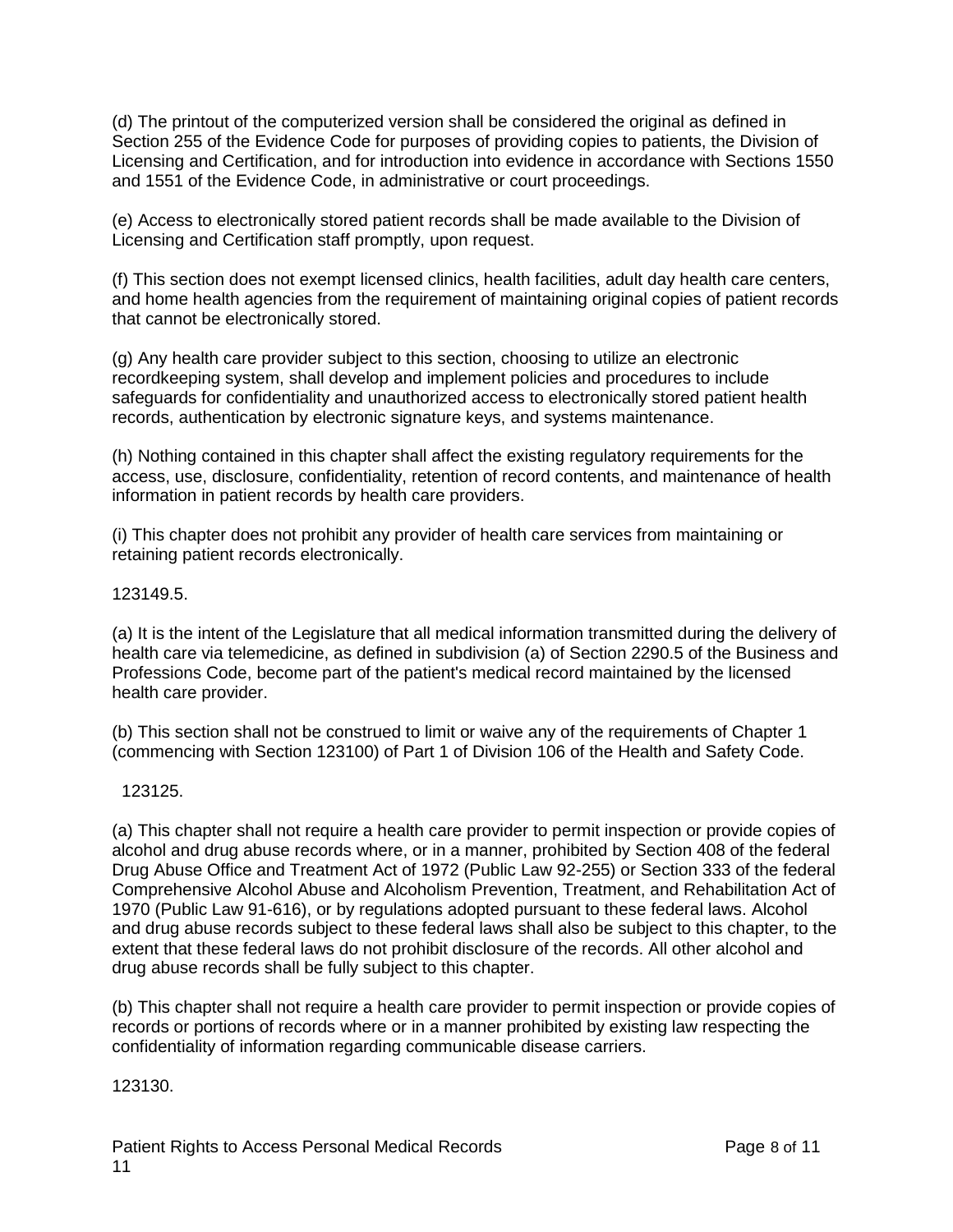(a) A health care provider may prepare a summary of the record, according to the requirements of this section, for inspection and copying by a patient. If the health care provider chooses to prepare a summary of the record rather than allowing access to the entire record, he or she shall make the summary of the record available to the patient within 10 working days from the date of the patient's request. However, if more time is needed because the record is of extraordinary length or because the patient was discharged from a licensed health facility within the last 10 days, the health care provider shall notify the patient of this fact and the date that the summary will be completed, but in no case shall more than 30 days elapse between the request by the patient and the delivery of the summary. In preparing the summary of the record the health care provider shall not be obligated to include information that is not contained in the original record.

(b) A health care provider may confer with the patient in an attempt to clarify the patient's purpose and goal in obtaining his or her record. If as a consequence the patient requests information about only certain injuries, illnesses, or episodes, this subdivision shall not require the provider to prepare the summary required by this subdivision for other than the injuries, illnesses, or episodes so requested by the patient. The summary shall contain for each injury, illness, or episode any information included in the record relative to the following:

- (1) Chief complaint or complaints including pertinent history.
- (2) Findings from consultations and referrals to other health care providers.
- (3) Diagnosis, where determined.
- (4) Treatment plan and regimen including medications prescribed.
- (5) Progress of the treatment.
- (6) Prognosis including significant continuing problems or conditions.
- (7) Pertinent reports of diagnostic procedures and tests and all discharge summaries.

(8) Objective findings from the most recent physical examination, such as blood pressure, weight, and actual values from routine laboratory tests.

(c) This section shall not be construed to require any medical records to be written or maintained in any manner not otherwise required by law.

(d) The summary shall contain a list of all current medications prescribed, including dosage, and any sensitivities or allergies to medications recorded by the provider.

(e) Subdivision (c) of Section 123110 shall be applicable whether or not the health care provider elects to prepare a summary of the record.

(f) The health care provider may charge no more than a reasonable fee based on actual time and cost for the preparation of the summary. The cost shall be based on a computation of the actual time spent preparing the summary for availability to the patient or the patient' s representative. It is the intent of the Legislature that summaries of the records be made available at the lowest possible cost to the patient.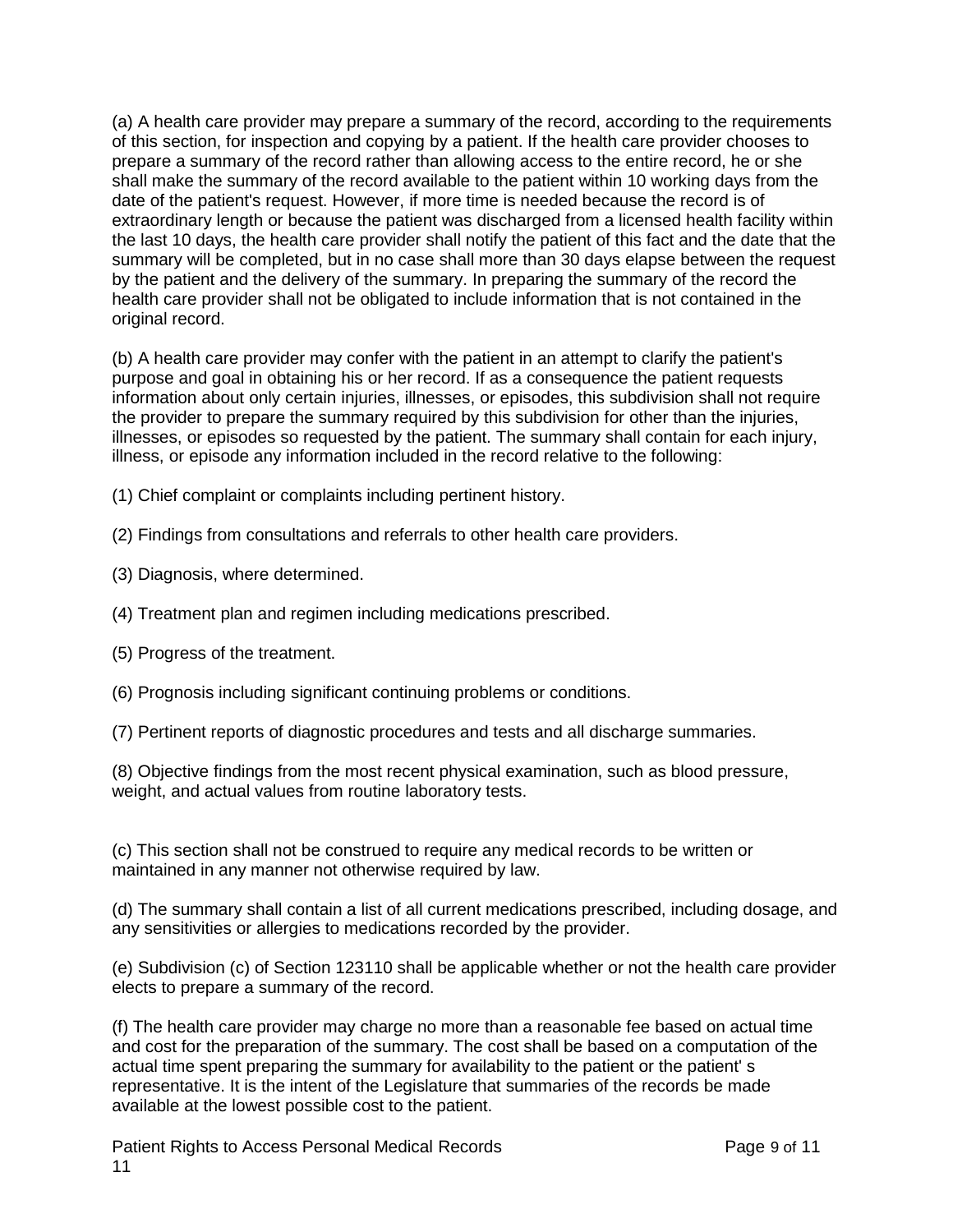123135. Except as otherwise provided by law, nothing in this chapter shall be construed to grant greater access to individual patient records by any person, firm, association, organization, partnership, business trust, company, corporation, or municipal or other public corporation, or government officer or agency. Therefore, this chapter does not do any of the following:

(a) Relieve employers of the requirements of the Confidentiality of Medical Information Act (Part 2.6 (commencing with Section 56) of Division 1 of the Civil Code).

(b) Relieve any person subject to the Insurance Information and Privacy Protection Act (Article 6.6 (commencing with Section 791) of Chapter 1 of Part 2 of Division 1 of the Insurance Code) from the requirements of that act.

(c) Relieve government agencies of the requirements of the Information Practices Act of 1977 (Title 1.8 (commencing with Section 1798) of Part 4 of Division 3 of the Civil Code).

123140. The Information Practices Act of 1977 (Title 1.8 (commencing with Section 1798) of Part 4 of Division 3 of the Civil Code) shall prevail over this chapter with respect to records maintained by a state agency.

123145.

(a) Providers of health services that are licensed pursuant to Sections 1205, 1253, 1575 and 1726 have an obligation, if the licensee ceases operation, to preserve records for a minimum of seven years following discharge of the patient, except that the records of unemancipated minors shall be kept at least one year after the minor has reached the age of 18 years, and in any case, not less than seven years.

(b) The department or any person injured as a result of the licensee's abandonment of health records may bring an action in a proper court for the amount of damage suffered as a result thereof. In the event that the licensee is a corporation or partnership that is dissolved, the person injured may take action against that corporation's or partnership's principle officers of record at the time of dissolution.

(c) Abandoned means violating subdivision (a) and leaving patients treated by the licensee without access to medical information to which they are entitled pursuant to Section 123110.

123148. Notwithstanding any other provision of law, a health care professional at whose request a test is performed shall, upon a written or oral request of a patient who is the subject of a clinical laboratory test, provide the patient with the results of the test in plain language conveyed in the manner deemed most appropriate by the health care professional who requested the test. The test results to be reported to the patient pursuant to this section shall be recorded in the patient's medical record and shall be reported to the patient within a reasonable time period after the test results are received at the offices of the health care professional who requested the test.